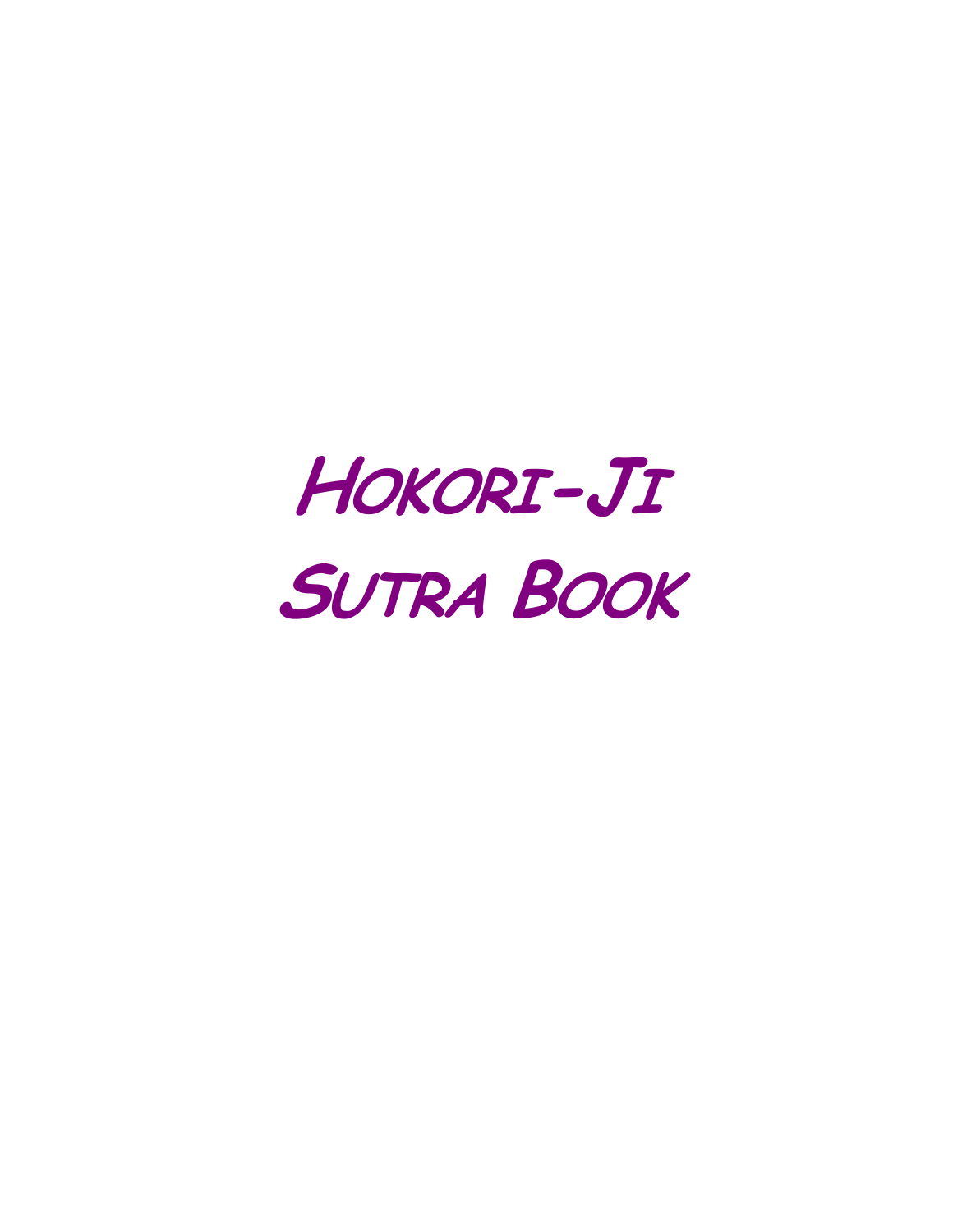## **Maka Hannya Haramita Shingyo**

**K**AN-JI ZAI BO-SA. GYO JIN HAN-NYA HA-RA-MI-TA JI. SHO KEN GO ON KAI KU. DO IS-SAI KU YAKU. SHA-RI-SHI. SHIKI FU I KU. KU FU I SHIKI. SHIKI SOKU ZE KU. KU SOKU ZE SHIKI. JU SO GYO SHIKI. YAKU BU NYO ZE. SHA-RI SHI ZE SHO HO KU SO. FU SHO FU METSU. FU KU FU JO. FU ZO FU GEN. ZE KO KU CHU. MU SHIKI MU JU SO GYO SHIKI. MU GEN NI BI ZES SHIN NI. MU SHIKI SHO KO MI SOKU HO. MU-GEN KAI NAI-SHI MU-I-SHIKI-KAI. MU MU-MYO YAKU MU MU-MYO JIN. NAI-SHI MU-RO-SHI. YAKU MU-RO-SHI JIN. MU-KU SHU METSU DO. MU-CHI YAKU MU-TOKU. I MU-SHO-TOK-KO. BO-DAI-SAT-TA. E HAN-NYA HA-RA-MI-TA KO. SHIN MU KEI-GE. MU KEI-GE KO. MU U KU-FU. ON-RI IS-SAI TEN-DO MU-SO. KU-GYO NE-HAN. SAN-ZE-SHO BUTSU. E HAN-NYA HA-RA-MI-TA KO. TOKU A-NOKU TA-RA-SAN-MYAKU-SAN-BO-DAI. KO CHI HAN-NYA HA-RA-MI-TA. ZE DAI-SHIN-SHU. ZE DAI-MYO-SHU. ZE MU JO-SHU. ZE MU TO-DO-SHU. NO-JO IS-SAI KU. SHIN-JITSU FU-KO. KO SETSU HAN-NYA HA-RA-MI-TA SHU. SOKU SETSU SHU WATSU. **GYA-TE GYA-TE HA-RA GYATE. HA-RA-SO GYA-TE. BO-JI SOWA KA. HAN-NYA SHIN-GYO.....** 

**\*Liturgist (Ino) chants 1st service dedication\*.....** 

All buddhas throughout space and time; all bodhisattva-mahasattvas; Maha prajña paramita.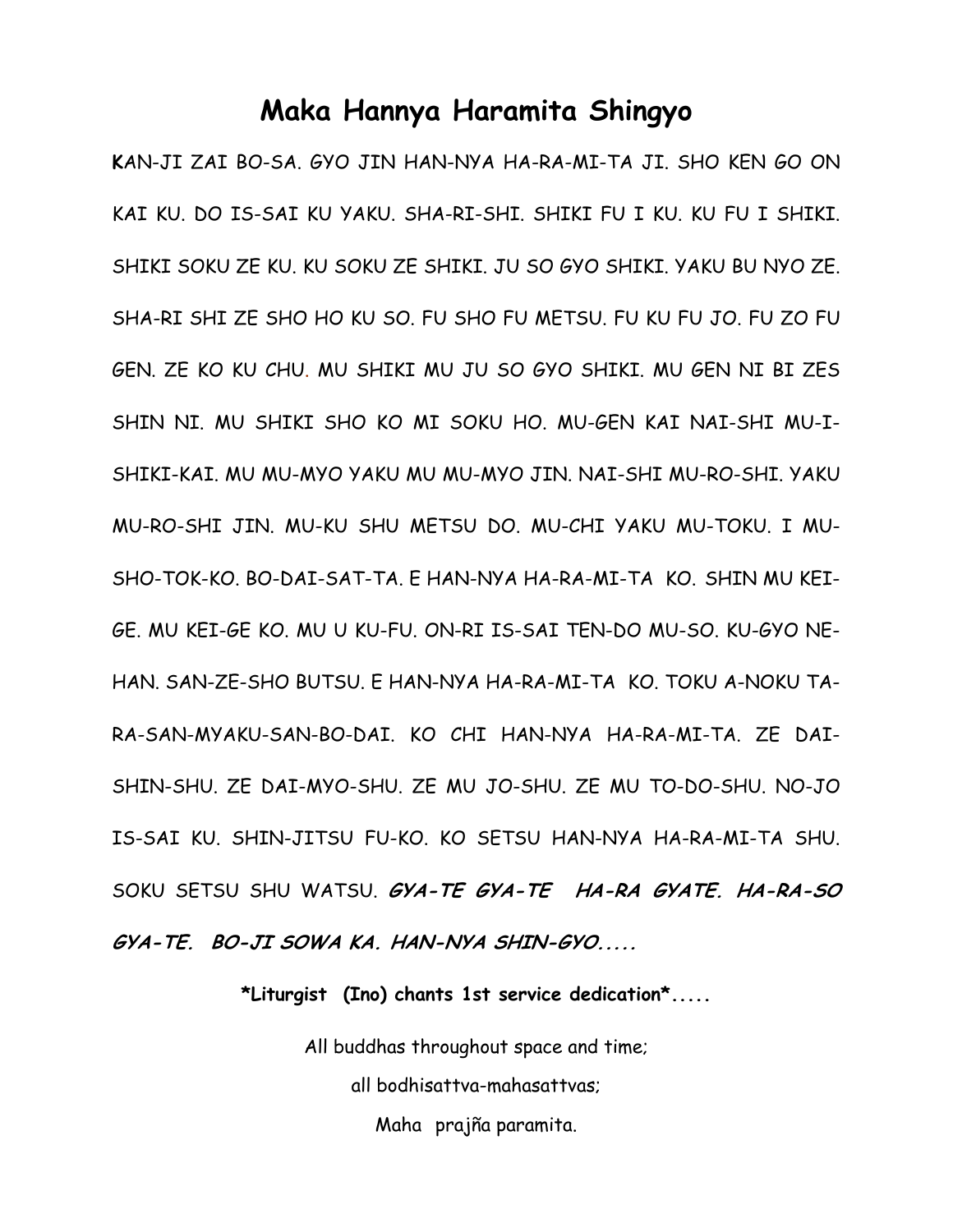## **The Heart of the Perfection of Great Wisdom Sutra**

 **A**valokiteshvara Bodhisattva doing deep prajña paramita perceived the emptiness of all five conditions, and was freed of fear. O Shariputra, form is no other than emptiness; emptiness no other than form. Form is precisely emptiness; emptiness precisely form. Sensation, perception, reaction, and consciousness are also like this. O Shariputra, all things are expressions of emptiness: not born, not destroyed; not stained, not pure; neither waxing nor waning. Thus, emptiness is not form, not sensation or perception, reaction or consciousness. No eye, ear, nose, tongue, body, mind. No color, sound, smell, taste, touch, thing. No realm of sight … No realm of consciousness. No ignorance; no end to ignorance … No old age and death; no cessation of old age and death. No suffering; no cause or end to suffering. No path, no wisdom, and no gain. No gain: Thus, bodhisattvas live this prajña paramita with no hindrance of mind. No hindrance, therefore no fear. Far beyond all such delusion, nirvana is already here. All past, present, and future buddhas live this prajña paramita and attain supreme perfect enlightenment. Therefore, know that prajña paramita is the holy mantra, the luminous mantra, the supreme mantra, the incomparable mantra by which all suffering is cleared. This is no other than truth. Therefore, set forth the prajña paramita mantra, set forth this mantra and proclaim: **Gate, gate, paragate parasamgate, bodhi svaha!**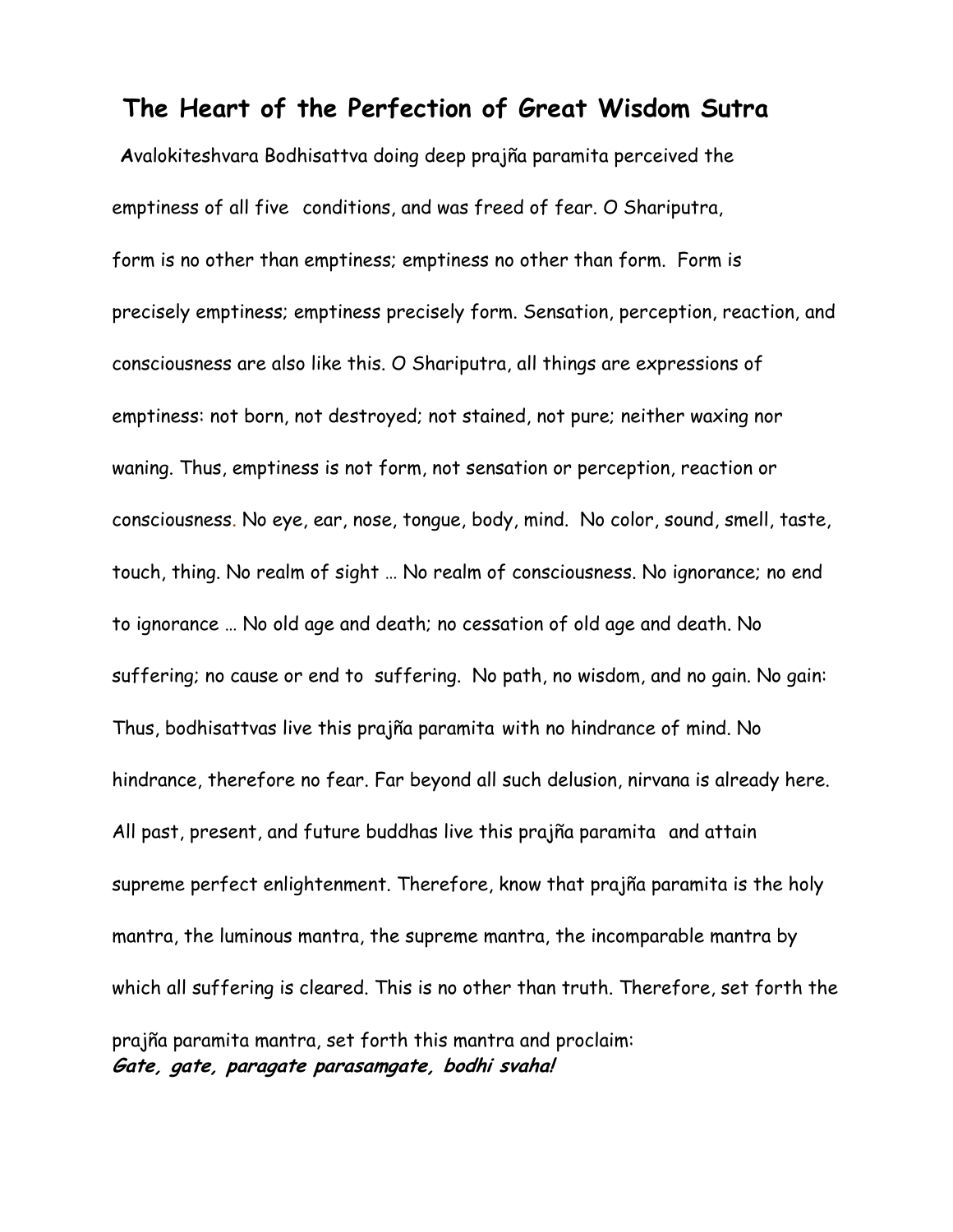# **The Harmony of Relative and Absolute**

**T**he mind of the **great** sage of India Is intimately conveyed west and east. Among human beings are **wise** ones and fools. In the way there is no teacher of north or south. The subtle Source is **clear** and bright, The *branching streams flow in the* dark. To be attached to things is pri**mordial** illusion, To encounter the absolute is not yet enlightenment. All spheres, every **sense** and field Intermingle even as they shine done. Interacting **even** as they merge, Yet keeping their places as expressions of their own. Forms differ **pri**mally in shape and character, And sounds in harsh or soothing tones. The dark makes **all** words one, The brightness distinguishes good and bad phrases. The four elements re**turn** to their true nature As a *child to its* mother. Fire is hot, **water** is wet, Wind moves and the earth is dense. Eye and form, **ear** and sound, **nose** and smell, Tongue and taste, the sweet and sour. Each inde**pendent** of the other Like leaves that come from the same root. And though leaves and root **must** go back to the source, Both root and leaves have their own uses. Light is **al**so darkness, But do not move with it as darkness. **Dark**ness is light, Do not see it as light. Light and darkness are **not** one, **not** two, Like the foot before and the foot behind in walking. Each thing has its **own** being, Which is not *different from its place and* function.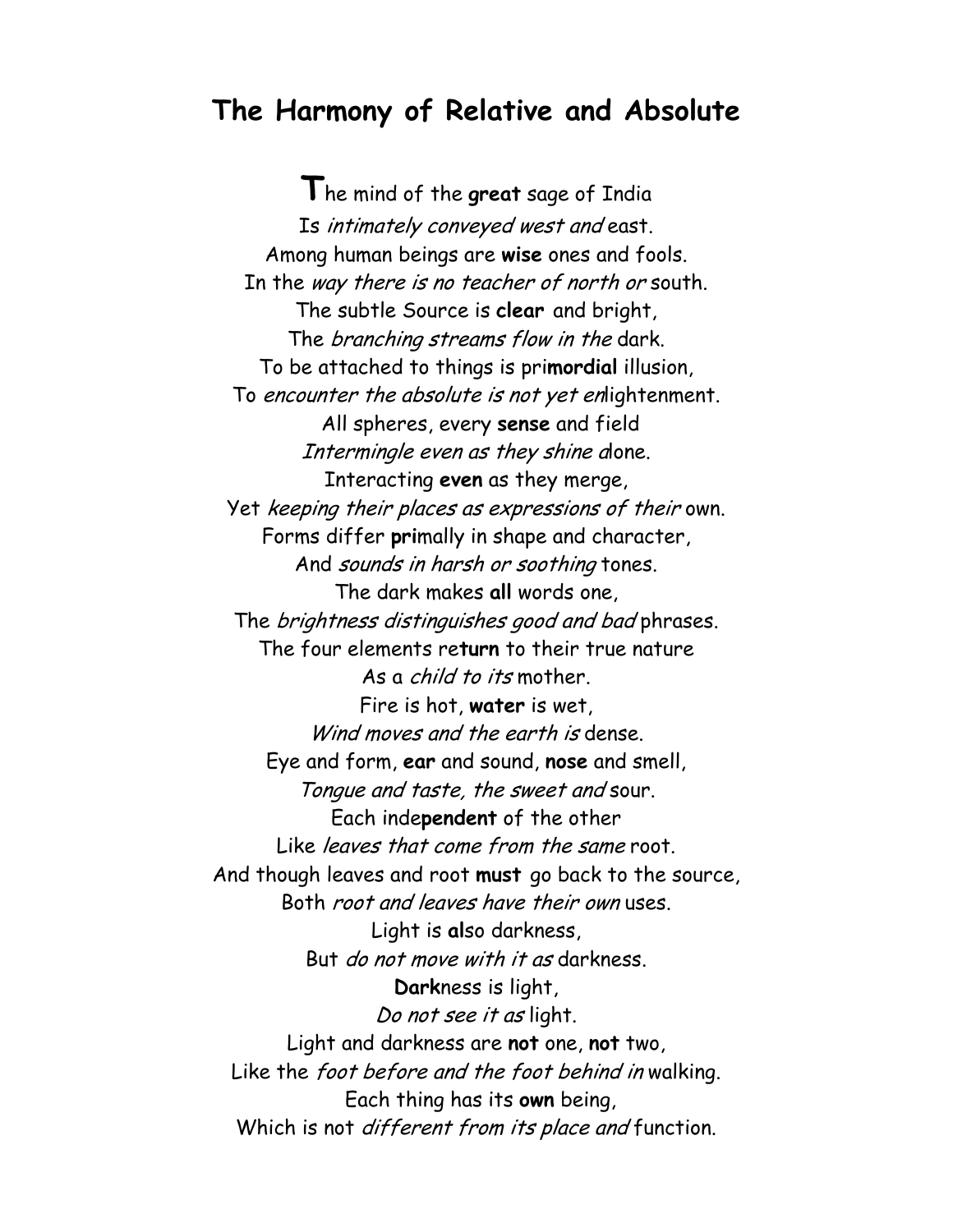The relative **fits** the absolute As a box and its lid. The absolute **meets** the relative Like two arrow points that touch high in the air. Hearing this, **sim**ply perceive the Source, Make no criterion. If you do not **see** the way, You do not see it even as you walk on it. When you walk the way you **draw** no nearer, Progress no further. Who fails to see **this**  Is mountains and rivers <sup>a</sup>way. **Lis**ten, those who would **pierce** this subtle matter: Do not waste your time by night or day!

#### **\*Liturgist (Ino) chants 2nd service dedication\*.....**

All buddhas throughout space and time;

all bodhisattva-mahasattvas;

Maha prajña paramita.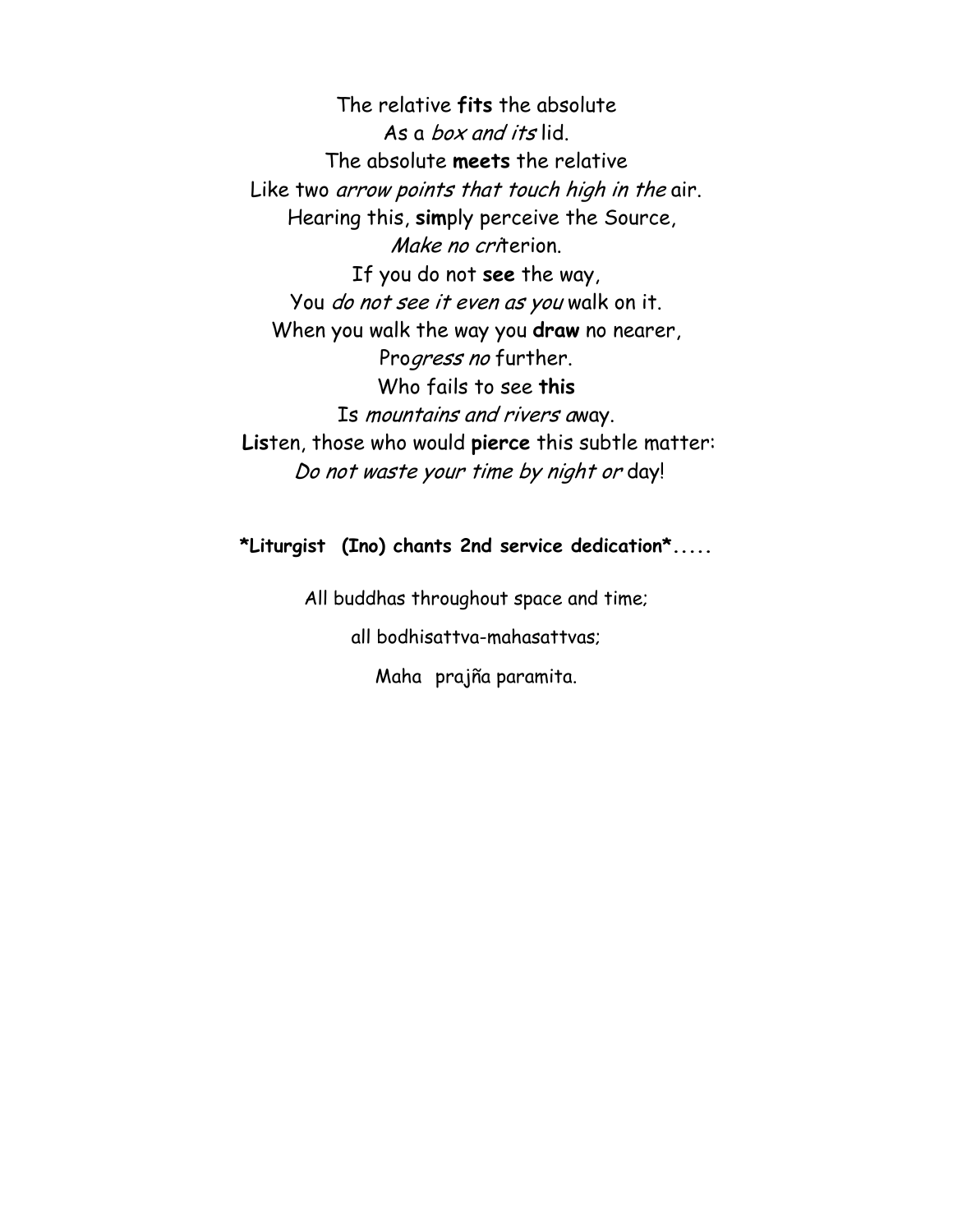#### **Second Service Dedication Founders Lineage. (Not done for regular service)**

**Ino: B**uddha Nature pervades the whole universe existing right here now. In reciting [The Harmony of Relative and Absolute] we dedicate its merits to our founders' lineage of: **All participants recite each name:** 

- 1. Bibashi Butsu Daio**sho** 36. Taiso Eka Daio**sho**
- 
- 3. Bishafu Butsu Daio**sho** 38. Daii **Do**shin Daio**sho**
- 4. Kuruson Butsu Daio**sho** 39. Daiman **Ko**nin Daio**sho**
- 5. Kunagomuni Butsu Daio**sho** 40. Daikan E**no** Daio**sho**
- 
- 7. Shakymuni Butsu Daio**sho** 42. Seki**to** Kisen Daio**sho**
- 
- 
- 
- 
- 
- 
- 
- 15. Butsudanandai Daio**sho** 50. Tai**yo Kyo**gen Daio**sho**
- 
- 
- 
- 
- 
- 
- 
- 
- 24.Sogyanandai Daio**sho** 59. Koun E**jo** Daio**sho**
- 
- 
- 
- 
- 
- 
- 
- 
- 
- 
- 35.Bodaidaruma Daio**sho** 70. Daiju **Soko** Daio**sho**
- 
- 2. Shiki Butsu Daio**sho** 37. Kanchi Sosan Daio**sho**
	-
	-
	-
- 6. Kasho Butsu Daio**sho** 41. Seigen **Gyo**shi Daio**sho**
	-
- 8. Makaka**sho** Daio**sho** 43. Yakusan Igen Daio**sho**
- 9. Ananda Daio**sho** 44. Ungan Don**jo** Daio**sho**
- 10. **Sho**nawashu Daio**sho** 45. **To**zan **Ryo**kai Daio**sho**
- 11. Ubakikuta Daio**sho** 46. Ungo **Doyo** Daio**sho**
- 12. Daitaka Daio**sho** 47. **Do**an **Do**hi Daio**sho**
- 13. Mishaka Daio**sho** 48. **Do**an Kanshi Daio**sho**
- 14. Bashumitsu Daio**sho** 49. **Ryo**zan Enkan Daio**sho**
	-
- 16. Fudamitta Daio**sho** 51. **To**shi Gisei Daio**sho**
- 17. Barishiba Daio**sho** 52. Fu**yo Do**kai Daio**sho**
- 18. Funayasha Daio**sho** 53. Tanka Shijun Daio**sho**
- 19.Anabotei Daio**sho** 54. **Cho**ro Sei**ryo** Daio**sho**
- 20.Kabimora Daio**sho** 55. Ten**do So**kaku Daio**sho**
- 21.Nagyaharajuna Daio**sho** 56. Set**cho** Chikan Daio**sho**
- 22.Kanadaiba Daio**sho** 57. Ten**do Nyo**jo Daio**sho**
- 23.Ragorata Daio**sho** 58. Eihei **Do**gen Daio**sho**
	-
- 25.Kayashata Daio**sho** 60. Te**tsu** Gikai Daio**sho**
- 26.Kumorata Daio**sho** 61. Keizan **Jo**kin Daio**sho**
- 27.Shayata Daio**sho** 62. Gasan **Jo**seki Daio**sho**
- 28.Bashubanzu Daio**sho** 63. Taigen **So**shin Daio**sho**
- 29.Man'ura Daio**sho** 64. Baizan Monpon Daio**sho**
- 30.Kakurokuna Daio**sho** 65. **Nyo**chu Tengin Daio**sho**
- 31.Shishibodai Daio**sho** 66. Kisan **Sho**san Daio**sho**
- 32.Bashashita Daio**sho** 67. Morin Shihan Daio**sho**
- 33.Funyomitta Daio**sho** 68. **Sho**shi **So**tai Daio**sho**
- 34.Hannyatara Daio**sho** 69. Ken**chu** Hantetsu Daio**sho**
	-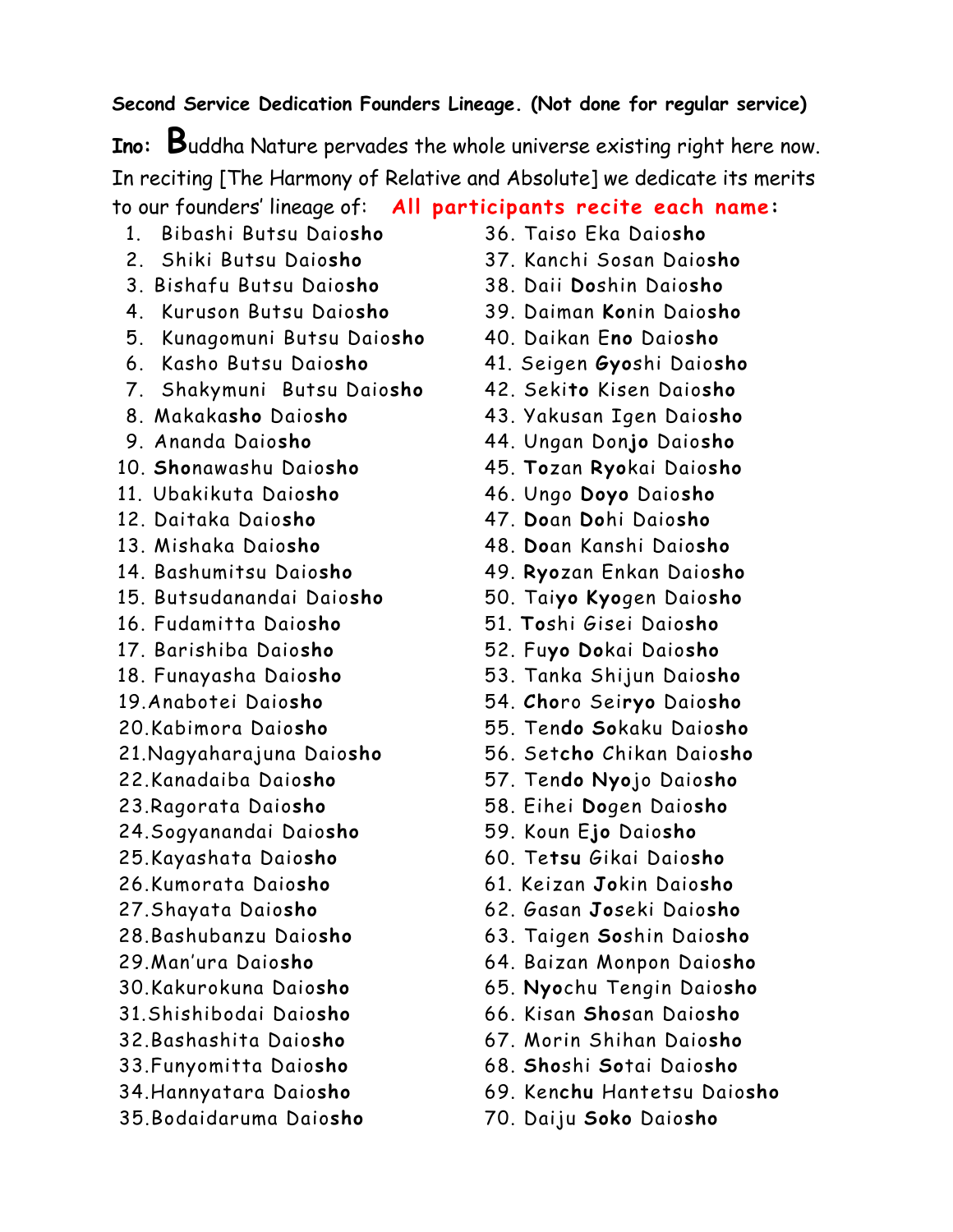- 
- 72. Kajin **So**chin Daio**sho** 81. Reitan Ro**ryu** Daio**sho**
- 73. Tetsuei Seiton Daio**sho** 82. Kakujo **To**sai Daio**sho**
- 74. **Shu**koku **Cho**ton Daio**sho** 83. Kakuan **Ryo**gu Daio**sho**
- 75. Ketsuzan Tetsuei Daio**sho** 84. **Ryo**ka Daibai Daio**sho**
- 
- 
- 78. Tenkei Denson Daio**sho** 87. Taizan Hakuyu Daio**sho**
- 
- 71. Kin**po** Jusen Daio**sho** 80. Niken Sekiryo Daio**sho**
	-
	-
	-
	-
- 76. **Ho**shi **So**on Daio**sho** 85. Ungan Guhaku Daio**sho**
- 77. Go**ho** Kainon Daio**sho** 86. Baian Hakujun Daio**sho**
	-
- 79. **Sho**zan Mon**ko** Daio**sho** 88. Mitta Kutsu Soen Daio**sho**

#### **\*Liturgist (Ino) chants 2nd service dedication\*.....**

All buddhas throughout space and time;

all bodhisattva-mahasattvas;

Maha prajña paramita.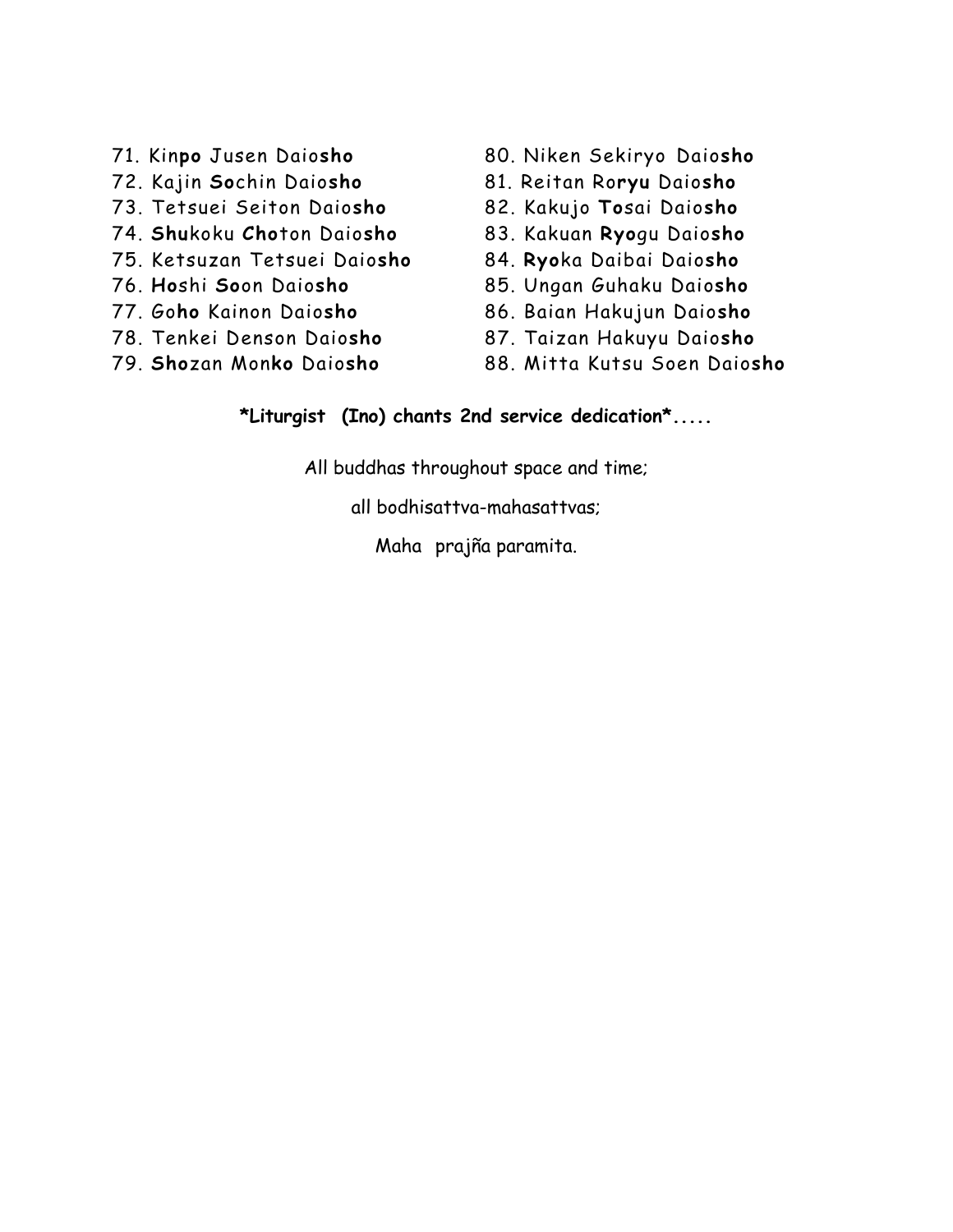# **Sho Sai Myo Kichijo Dharani**

NO MO SAN MAN DA MOTO NAN OHA RA CHI KOTO SHA SONO NAN TO JI TO EN GYA GYA GYA KI GYA KI UN NUN SHIU RA SHIU RA HARA SHIU RA HARA SHIU RA CHISU SA CHISU SA CHISU RI CHISU RI SOWA JA SOWA JA SEN CHI GYA SHIRI EI SO MO KO

**\*Liturgist (Ino) chants 3rd service dedication\*.....** 

All buddhas throughout space and time; all bodhisattva-mahasattvas; Maha prajña paramita.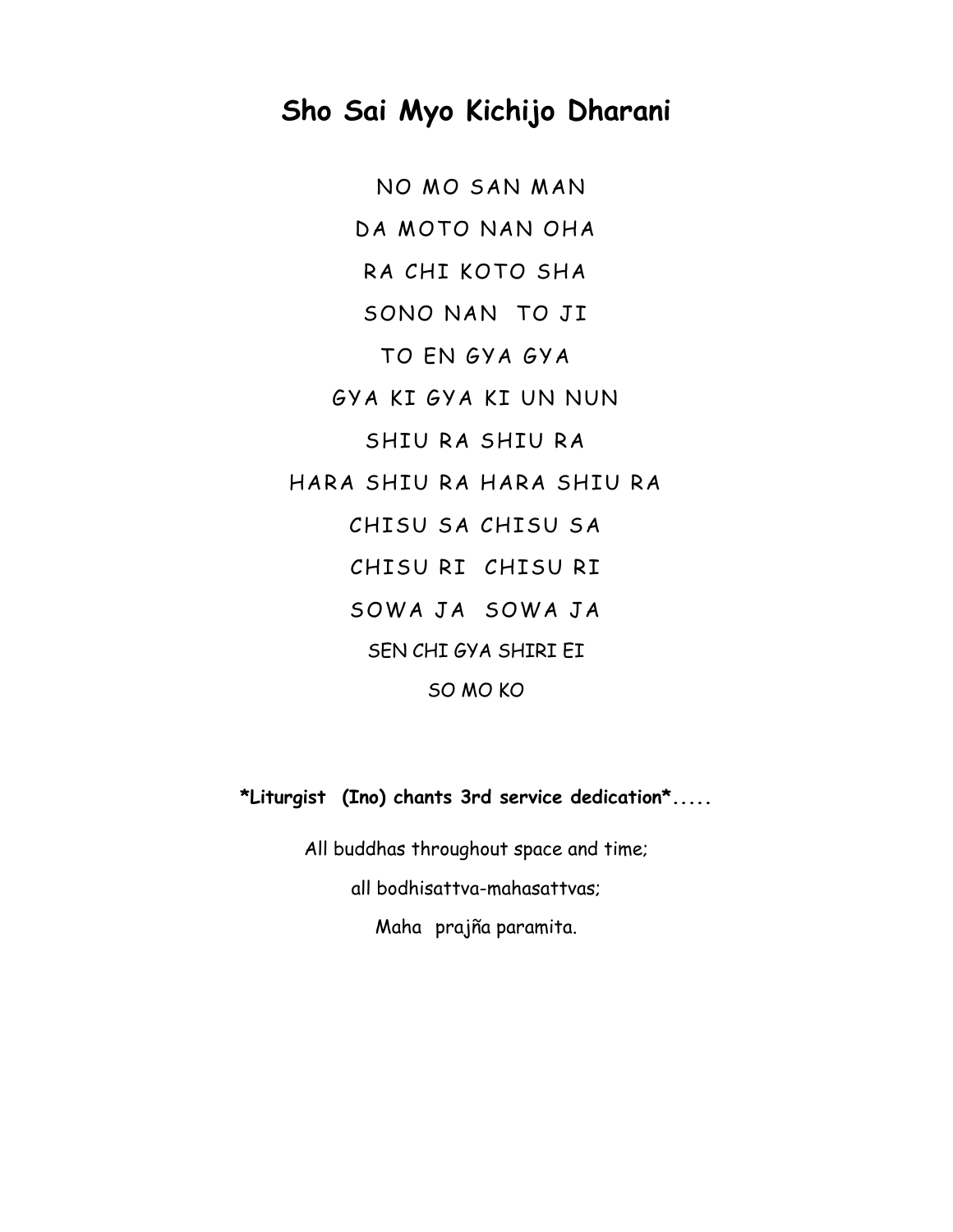## **Enmei Jukku Kannon Gyo**

## **K**anzeon

Namu Butsu

Yo Butsu U In

Yo Butsu U En

Bup Po So En

Jo Raku Ga Jo

Chonen Kanzeon

Bonen Kanzeon

Nen Nen Ju Shin Ki

Nen Nen Fu Ri Shin

**K**anzeon,

At one with Buddha

Directly Buddha

Also indirectly Buddha

And indirectly Buddha, Dharma , Sangha

Joyful pure eternal being

Morning mind is Kanzeon

Evening mind is Kanzeon

Nen nen arises from mind

Nen nen is not separate from mind.

#### **\*Liturgist (Ino) chants 4th service dedication\*.....**

All buddhas throughout space and time; all bodhisattva-mahasattvas; Maha prajña paramita.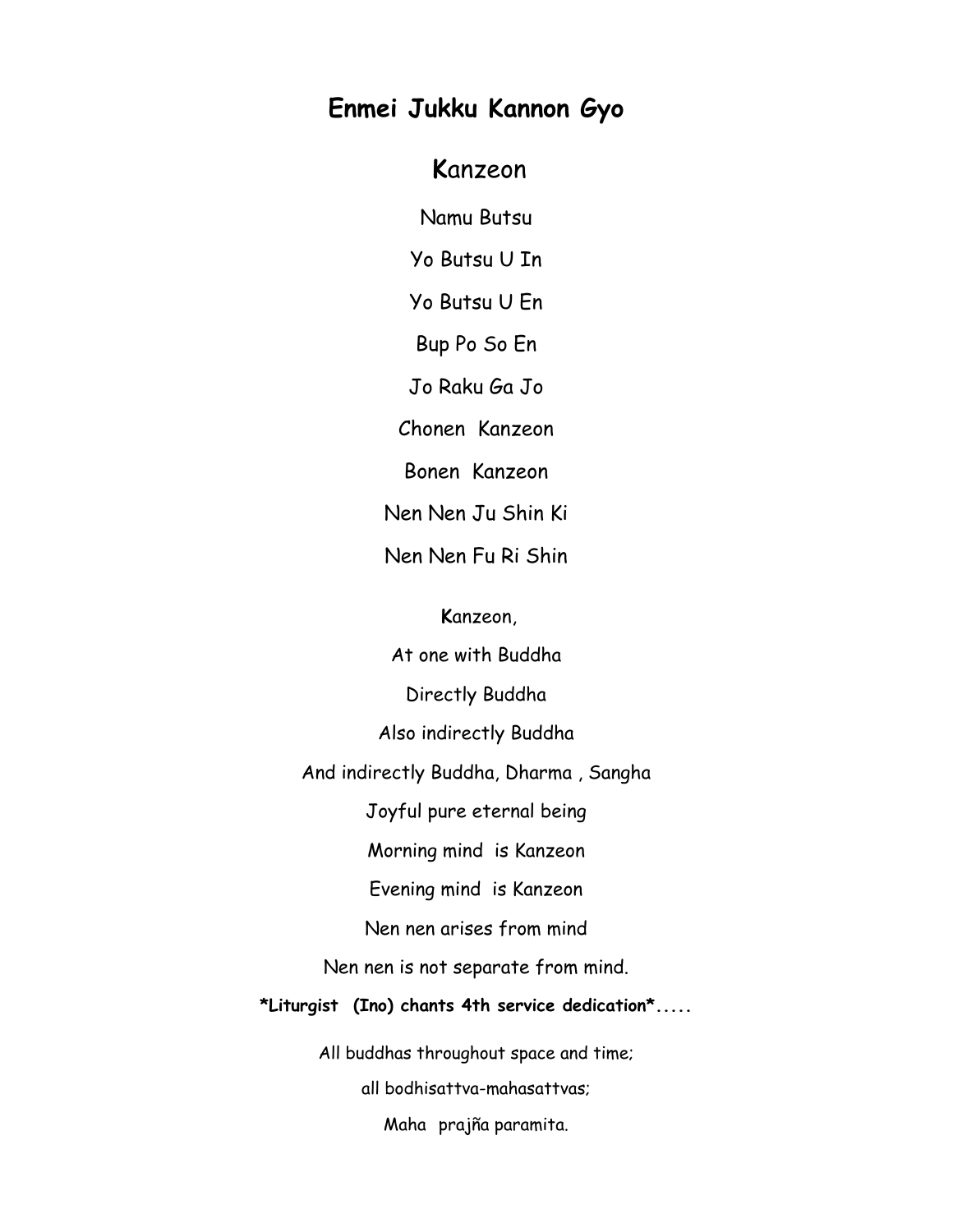# Diverse Gathas

## **Gatha of Atonement (San Ge Mon)**

 **A**ll harmful karma ever committed by me since of old On account of my beginningless greed, anger, and ignorance, Born of my body, mouth, and thought; Now I atone for it all.

> Ga Shaku Sho Zo Sho Aku Go Kai Yu Mu Shi Ton Jin Chi Jyu Shin Ku I Shi Sho Sho Issai Ga Kon Kai San Ge

#### **Verse of the Kesa**

**V**ast is the robe of liberation, A formless field of benefaction; I wear the Tathagatha's teaching, Freeing all Creations.

> Dai Sai Ge Dap-Puku Mu So Fuku Den E Hi Bu Nyorai Kyo Ko Do Sho Shu Jo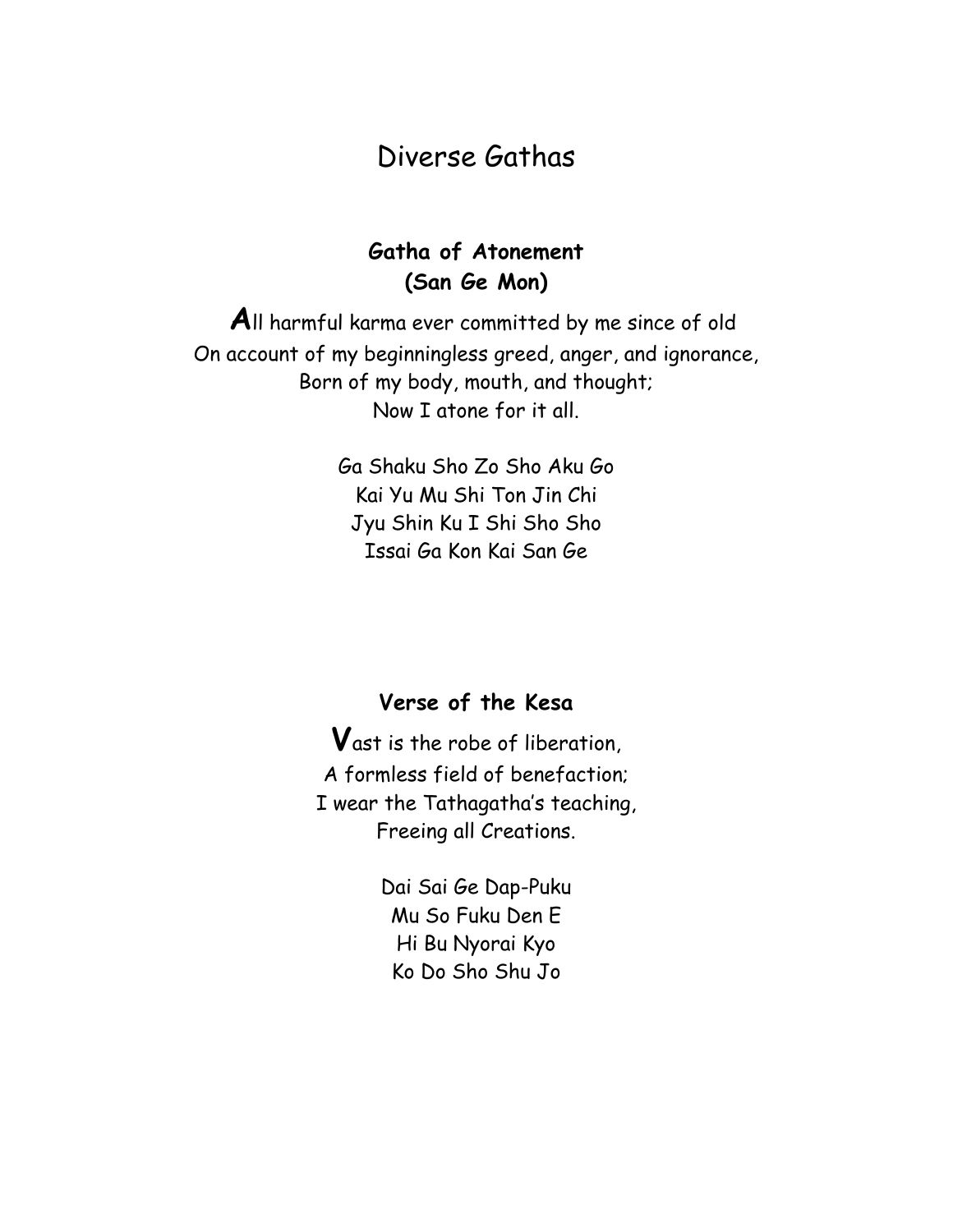#### **Gatha on Opening the Sutra (Kai Kyo Ge)**

The Dharma, incomparably profound and infinitely subtle, Is rarely encountered, even in millions of ages. Now we see it, hear it, receive, and maintain it; May we completely realize the Tathagatha's true meaning.

> Mu Jo Jin Jin Mi Myo Ho Hyaku Sen Man Go Nan So Gu Ga Kon Ken Mon Toku Ju Ji Gan Ge Nyorai Shin Jitsu Gi

## **Homage to the Three Treasures (Ji Ho San Shi)**

**A**ll buddhas throughout space and time. All bodhisattva-mahasattvas. Maha prajña paramita.

> Ji Ho San Shi I Shi Fu Shi Son Bu Sa Mo Ko Sa Mo Ko Ho Ja Ho Ro Mi

**Great Vows for All (Shi Gu Sei Gan Mon)** 

 Creations are numberless—I vow to free them. Delusions are inexhaustible—I vow to transform them. Dharma Gates are boundless—I vow to enter them. The enlightened way is unsurpassable  $-I$  vow to embody this.

> Shu Jo Mu Gen Sei Gan Do Bon No Mu Jin Sei Gan Dan Ho Mon Mu Ryo Sei Gan Gaku Butsu Do● Mu Jo● Sei Gan Jo